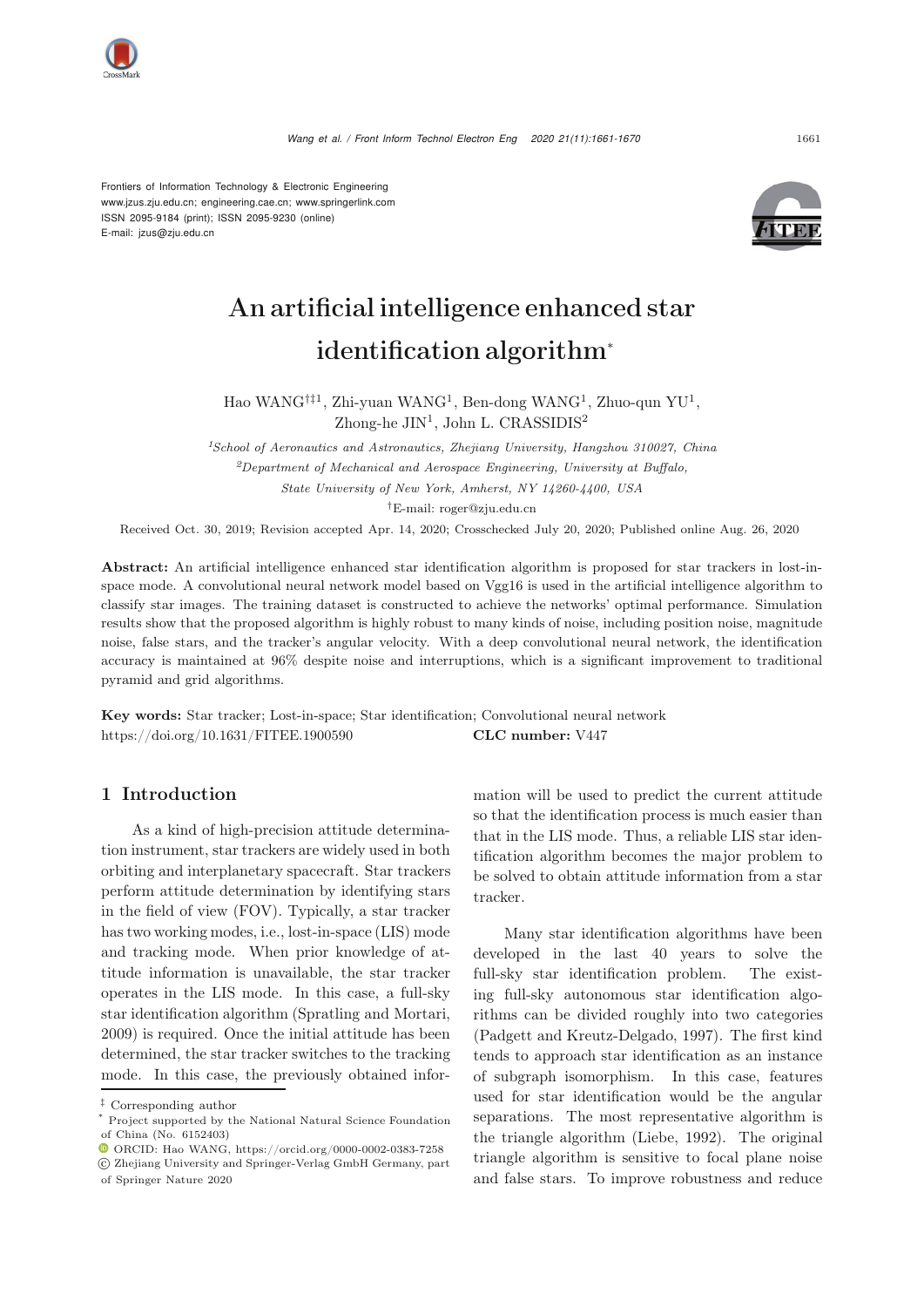identification time, the pyramid algorithm has been introduced [\(Mortari et al.](#page-9-3), [2004](#page-9-3)). This uses at least four stars for pattern creation and the k-vector search technique. However, focal plane noise still affects the performance of the pyramid algorithm. Another algorithm identifies stars by planar triangles along with their area and polar moment to match a catalog of triangles [\(Cole and Crassidis, 2006](#page-8-0)). This approach has been expanded using polygons formed by neighboring stars [\(Hernández et al., 2017\)](#page-8-1). This algorithm is highly robust to focal plane noise, but is sensitive to false stars. [Schiattarella et al.](#page-9-4) [\(2017](#page-9-4)) designed a multi-pole algorithm to deal with false objects. The results showed that the identification accuracy can reach 100% considering a large number of false objects. The multi-pole algorithm is robust to moderate angular velocities. For most algorithms, the validation step takes a lot of time because of the need for many lookups, and may fail when the number of star points is not large enough. Focusing on this problem, [Wang et al.](#page-9-5) [\(2019\)](#page-9-5) proposed a two-step validation algorithm.

The second kind tends to treat star tracking as a pattern identification problem. In this case, each star is associated with a unique pattern determined by its neighboring stars. The initial algorithm is the grid algorithm [\(Padgett and Kreutz-Delgado,](#page-9-1) [1997](#page-9-1)). Compared with triangle algorithms, the grid algorithm is less sensitive to focal plane noise and is less time consuming. Some modified grid algorithms [\(Na et al.](#page-9-6), [2009;](#page-9-6) [Aghaei and Moghaddam,](#page-8-2) [2016](#page-8-2)) have been developed to better mitigate star position deviation and magnitude noise. However, because of the need to find the reference star's closest neighboring star to generate a star pattern, magnitude noise and false stars may cause grid algorithms to fail to identify the closest neighboring star. A radial and cyclic algorithm [\(Zhang GJ et al., 2008\)](#page-9-7) has been developed to deal with false stars, but this algorithm is sensitive to magnitude noise. A modified radial and cyclic algorithm [\(Wei et al., 2019\)](#page-9-8) has been proposed to solve this problem. Besides the morphological feature, the singular value of star vectors can be used as the unique feature. [Juang et al.](#page-8-3) [\(2003](#page-8-3)) proposed an original singular value decomposition algorithm. However, this algorithm is also sensitive to star magnitude. [Sun et al.](#page-9-9) [\(2017\)](#page-9-9) proposed a modified algorithm based on the singular value to solve this problem. To improve the performance of the singular value decomposition algorithm in dynamic conditions, [Kim and Bang](#page-8-4) [\(2020](#page-8-4)) proposed a new singular value algorithm. For daytime star tracking, [Roshanian et al.](#page-9-10) [\(2016\)](#page-9-10) proposed a robust star identification algorithm using a Euclidean distance transform of images. Some algorithms based on different star pattern identification techniques have been proposed [\(Mehta et al., 2018;](#page-9-11) [Samirbhai et al.](#page-9-12), [2019\)](#page-9-12).

Researchers have proposed some other methods, such as the multi-purpose panoramic camera based algorithm [\(Opromolla et al., 2017\)](#page-9-13), adaptive ant colony algorithm [\(Quan and Fang](#page-9-14), [2010\)](#page-9-14), and artificial intelligence algorithm [\(Hong and Dickerson,](#page-8-5) [2000](#page-8-5); [Roberts and Walker](#page-9-15), [2005](#page-9-15); [Jing and Liang](#page-8-6), [2012](#page-8-6)), to deal with star tracking issues. A neural network and fuzzy logic have been proposed to identify stars in [Hong and Dickerson](#page-8-5) [\(2000\)](#page-8-5). They used a reference star and its two brightest neighbors to form a triplet, ordered the triplet based on star brightness, and fed it into a neural network. Simulation results were obtained with the star identification accuracy higher than 95%, even when the magnitude error was as high as 0.5 arc-seconds and the angular separation error as high as 121.4 arc-seconds. However, this method does not take false stars into account, and this can cause the triplet to be changed. A method based on the counter propagation neural network [\(Roberts and Walker, 2005\)](#page-9-15) has been proposed. Test results showed that the identification accuracy achieved was over 97% when the star position error in the ascension and declination was up to 0.025◦. However, this method does not consider the influence of the magnitude error and false stars. A neural network has been used to improve the identification accuracy in [Jing and Liang](#page-8-6) [\(2012\)](#page-8-6). It had an identification accuracy over 95% when the position deviation was one pixel. However, false stars are not taken into consideration either.

Generally, in these traditional neural network methods, the star tracking problem is treated as a pattern identification problem. The distance vectors or angular separation between reference stars and their neighbor stars are used to identify reference stars. This means that patterns must be made beforehand. In general, the more the patterns, the higher the accuracy. Unfortunately, too many patterns can lead to a large computational load in network training. Thus, these methods may not be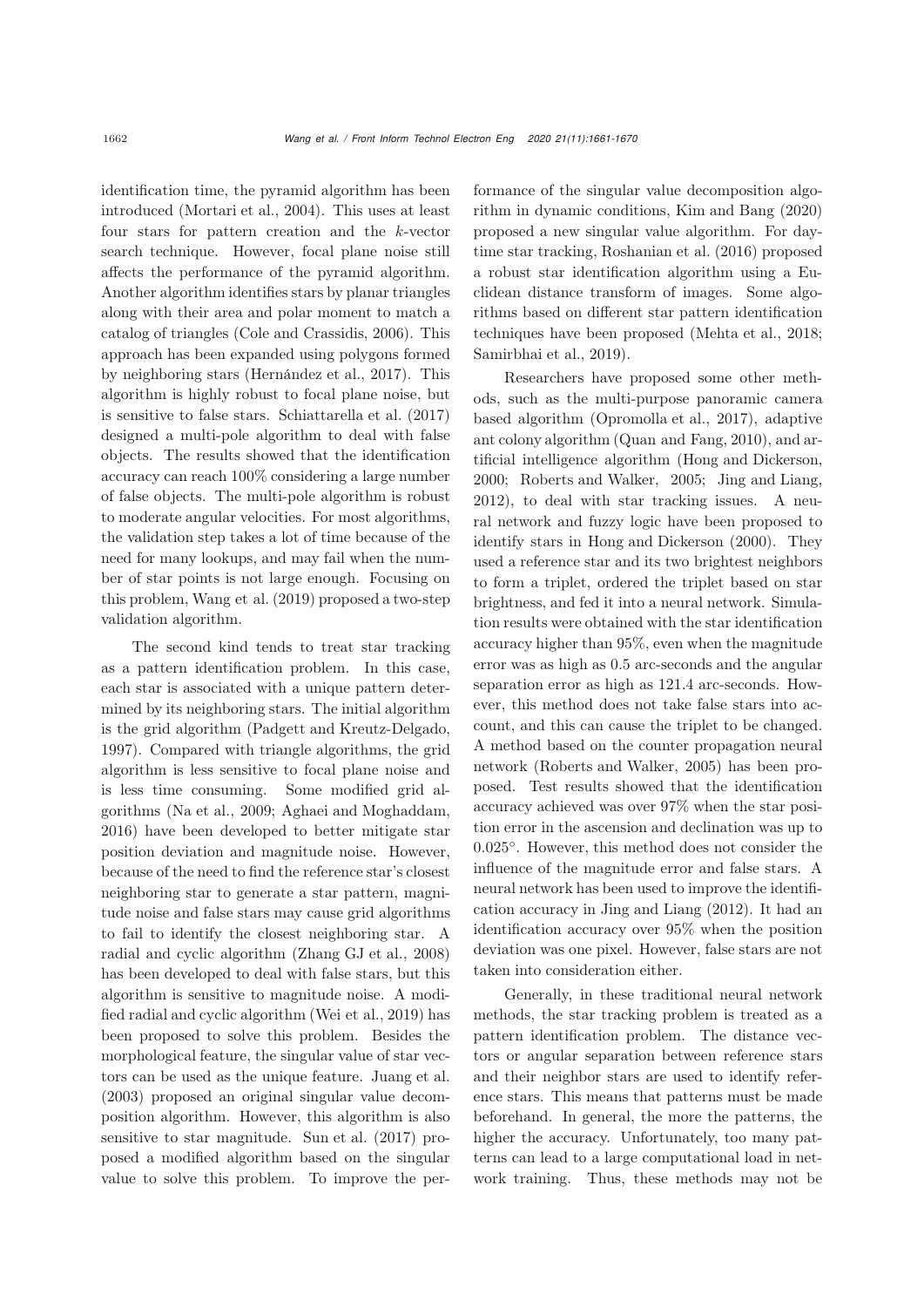applicable to a practical mission. Furthermore, it is difficult for these approaches to achieve good identification when there are false stars, because false stars will change the distance vectors or angular separation with the reference stars. Recent advances in convolution neural networks (CNNs) provide an alternative approach [\(Cheng et al.,, 2018;](#page-8-7) [Zhang QS and Zhu](#page-9-16), [2018\)](#page-9-16). It has been shown that CNN performs much better than other neural networks in machine vision circumstances. CNNs have brought a revolution in computer vision, and become the dominant approach for almost all recognition and detection tasks [\(LeCun et al., 2015\)](#page-9-17). Considering that star tracking identification can be treated as a machine vision problem, CNN is used to solve the star identification problem. With the help of deep learning, the neuron number and computational cost in network training are reduced dramatically. This means that this method could be used for practical space missions. The key to star identification is to extract informative features or patterns from the noisy background.

In this study, a new LIS star identification algorithm based on deep convolutional neural networks (DCNNs) is proposed. The main idea is to use a DCNN to classify the chosen reference stars in the star image. To make the network robust to magnitude uncertainty, false stars, and position deviation, a training dataset is constructed through several ways of data augmentation. Simulation results are presented to show the advantages of this approach.

# 2 Star identification algorithm based on deep convolution neural networks

The star identification algorithm is composed of a training dataset and a DCNN. The training dataset must be constructed beforehand to make any identification possible.

#### 2.1 Generation of the training dataset

#### 2.1.1 Guide star catalog

The Smithsonian Astrophysical Observatory (SAO) star catalog is chosen as the basic star catalog. FOV of the camera is set to  $12° \times 12°$ , and the highest visual magnitude detected by the star tracker is set to 6.0 Mv. Guide stars are selected according to the following rules:

1. The magnitude of the guide star should be less than 6.0 Mv.

2. The guide star should have at least five neighboring stars to ensure high precision for star tracking.

3. At least one of the five closest neighboring stars should be brighter than 5.7 Mv.

Based on these rules, a guide star catalog containing 4897 stars is obtained. The star distribution of the catalog is shown in Fig. [1.](#page-2-0) Then, a training dataset is constructed.



<span id="page-2-0"></span>Fig. 1 Distribution of guide stars

#### 2.1.2 Training dataset

The key to constructing a training dataset is to make sure that the distributions of the training dataset and real dataset are as similar as possible. The training dataset contains image samples and the corresponding guide star's ID. The grid algorithm [\(Padgett and Kreutz-Delgado, 1997\)](#page-9-1) is used in the construction of the training dataset.

Step 1: Select a guide star as the reference star S. Then, a small region is defined by circles with radii pr and br around the reference star. This region is denoted by sky(br, pr).

Step 2: Five closest stars from  $S$  inside sky(br, pr) are considered as adjacent stars  $A_i$  (i =  $1, 2, \ldots, 5$ . For most stars, the magnitude deviation is always lower than 0.3 Mv [\(Kruzhilov, 2012\)](#page-9-18). Thus, there will be at least one adjacent star for every guide star chosen according to the third guide star selection rule.

Step 3: Each adjacent star is chosen as the orientation star, and the image is rotated until the orientation star lies on the horizontal axis (Fig. [2\)](#page-3-0). Curves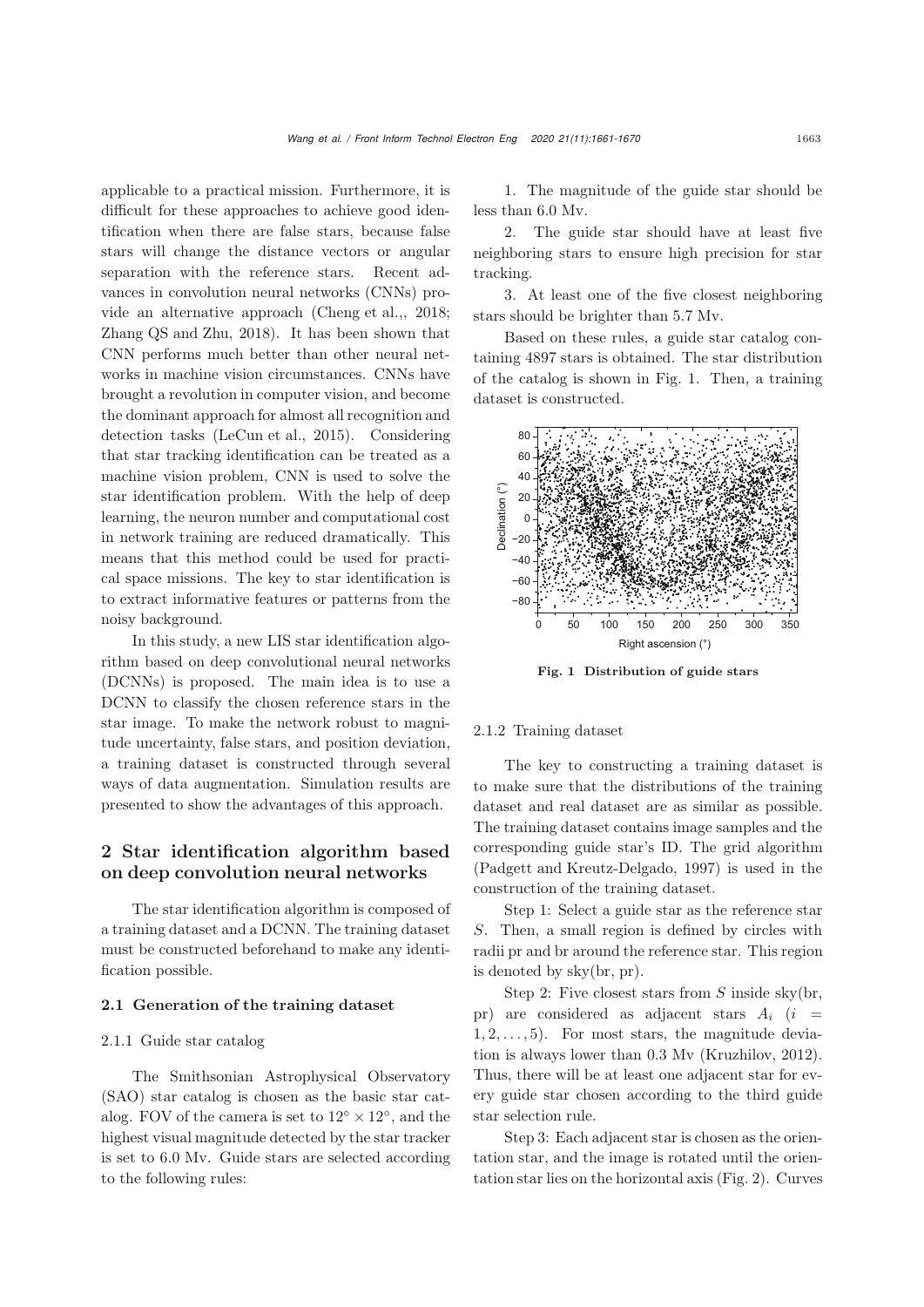with arrow in Fig. [2](#page-3-0) denote the directions of rotation. Then, a basic dataset that contains five images for each guide star is obtained. This basic dataset is denoted by T1. Fig. [2a](#page-3-0) shows a non-rotating image, and Figs. [2b](#page-3-0), [2c](#page-3-0), and [2d](#page-3-0) show the rotated images in T1 when  $A_1$ ,  $A_2$ , and  $A_3$  are chosen as orientation stars, respectively.



<span id="page-3-0"></span>Fig. 2 Construction of the basic dataset: (a) original image; rotated images when *A***<sup>1</sup>** (b), *A***<sup>2</sup>** (c), and *A***<sup>3</sup>** (d) are orientation stars

Step 4: To reduce overfitting and enhance the generalization power of the network, the basic dataset T1 is enlarged using several ways of data augmentation as described below:

(1) Stars at pr pixels or farther away from the reference star are discarded to improve robustness.

(2) A random magnitude deviation varying from −0.3 to 0.3 Mv is added to each star.

(3) Add 1–5 false stars with random positions and magnitudes.

(4) Add white noise to each image. The mean and variance of noise are determined by the noise level of the complementary metal-oxidesemiconductor (CMOS) sensor used.

Step 5: Resize the image to  $224 \times 224$ . A function named "imresize" in Matlab is used to resize images. The parameter is set to be "bilinear," which means that the output pixel value is a weighted average of pixels in the nearest  $2 \times 2$  neighborhood.

After these steps, a training dataset T2 containing 734 550 images is constructed. If a false star is chosen accidentally as the reference star or orientation star, fatal errors would occur. Thus, an extra

class, i.e., the false star class, is constructed to cope with this situation. A negative sample set is built accordingly. There are one million images generated with a Monte-Carlo method to compose the negative sample set. A false star is chosen as the reference star in half of these images, while the orientation star is a false star in the remaining images. During training process, the number of false star class samples used is three times that of each positive class to balance the data. There are 4897 positive samples and three negative samples in each training course, which are chosen randomly from the positive sample set and negative sample set [\(Liu et al.](#page-9-19), [2003\)](#page-9-19), respectively.

# 2.2 Star identification algorithm

The star identification algorithm based on DCNN is shown in Fig. [3.](#page-3-1)



Fig. 3 Flowchart of the star identification algorithm

<span id="page-3-1"></span>There are six steps in performing identification:

Step 1: image preprocessing. Im denotes the image. All stars, whose number is  $n$ , are extracted from their backgrounds. Their coordinates set is  $C_n$ .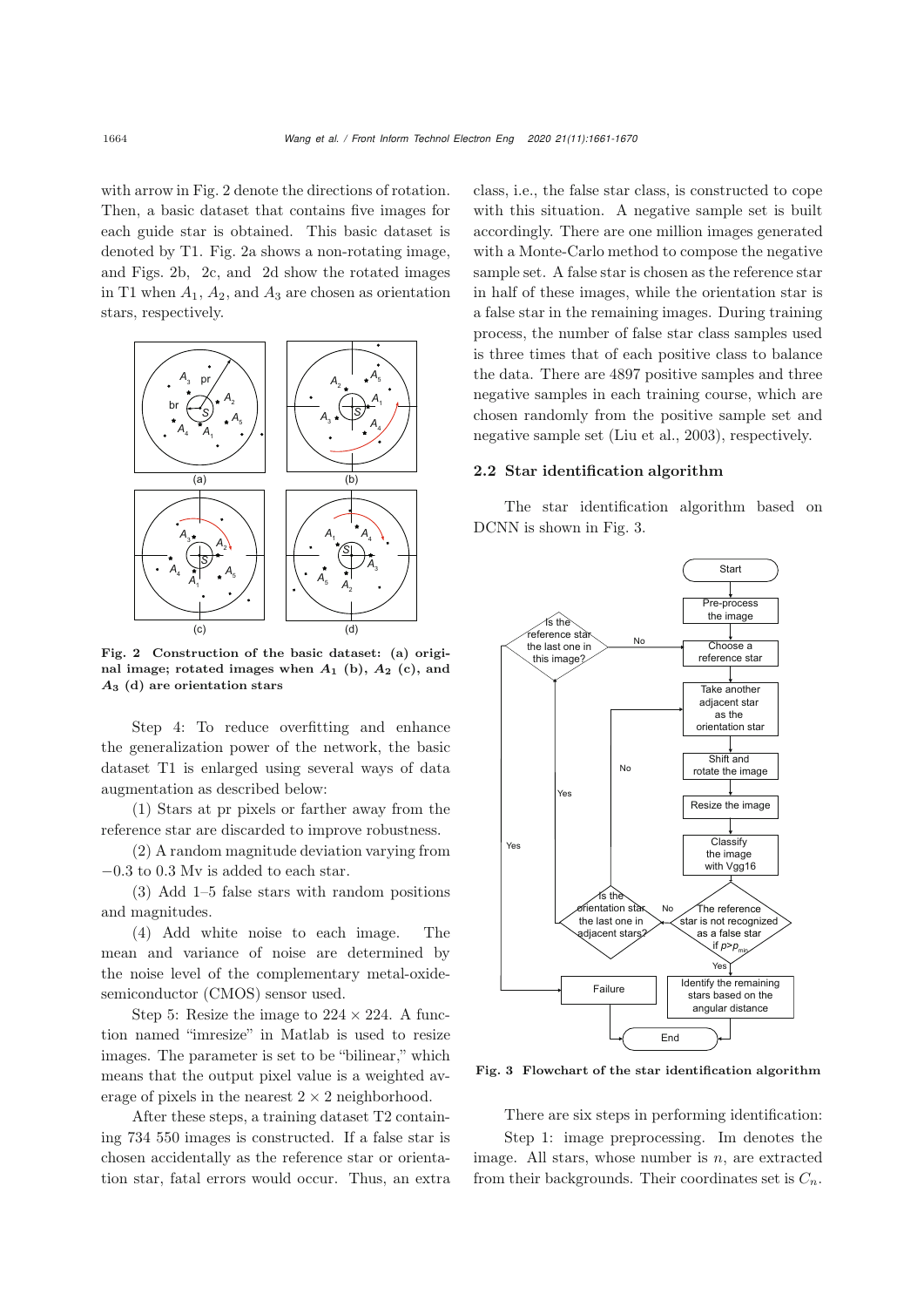Step 2: reference star and orientation star determination. The nearest star to the center of the image is taken as the reference star S. Its coordinates are defined as  $C_i$ . The five closest stars near  $S$ inside a region, defined by circles of radii pr and br, are taken as adjacent stars  $A_i$   $(i = 1, 2, \ldots, 5)$ . The nearest one of  $A_i$   $(i = 1, 2, \ldots, 5)$  will be chosen as the orientation star. Its coordinates are  $C_{ja}$ .

Step 3: image standardization. Move the image to relocate the reference star to the center of the image, rotate the image to make the orientation star on the positive horizontal axis, and then resize the image to  $224 \times 224$ . This step is fulfilled by three functions, called shift, rotate, and resize in the pseudo code.

Step 4: image classification. The pre-processed image is sent to the trained Vgg16 network. According to the output of Vgg16, the ID of the reference star and the corresponding probability  $p$  are obtained. This procedure is denoted as function Vgg16\_Classify in the pseudo code.

Step 5: reference star validation. To prevent spurious classifications, the identification is considered successful if  $p \ge p_{\min}$  and the reference star is not recognized as a false star. Otherwise, another orientation star is chosen from the rest of  $A_i$ ; this means going back to step 3. If all adjacent stars are used and the identification still fails, then switch to another reference star and repeat step 2.

Step 6: star identification. Identify the remaining stars in the image by their angular distances from the reference star. This is the function called AngularMatch in the pseudo code.

The pseudo code is listed as follows:

#### begin

```
[n, C_n] = \text{Preprocess}(\text{Im})for (i = 1; i \leq n; i + \frac{1}{2})for (j = 1; j \leq 5; j + +){
    Im = Shift(Im, C_i)Im = Rotate(Im, C<sub>ja</sub>)Im = Resize(Im)[id, p] = Vgg16 Classify(Im)
    if (id! = false_star_class && p > p_{\text{min}}){
       ID = AngularMatch(id, Cn)
       return ID
    }
  }
}
end
```
There are several well-known CNNs, such as GoogLeNet [\(Szegedy et al.](#page-9-20), [2015\)](#page-9-20), Vgg16 [\(Simonyan and Zisserman](#page-9-21), [2015\)](#page-9-21), and AlexNet [\(Krizhevsky et al.](#page-9-22), [2017](#page-9-22)). GoogLeNet and Vgg16 have achieved great success in the 2014 ImageNet competition for classification and detection challenges. In this framework, Vgg16 has been adopted as the base network structure. The architecture of the network is described in detail in the following:

1. CONV layer. This layer is used to filter the input signal in the space domain and produce a twodimensional feature map. There are 16 CONV layers with  $3 \times 3$  convolution kernels in the network. The CONV layer is represented as follows:

$$
y_{m,n}^k = f\left(\sum_{j=0}^2 \sum_{i=0}^2 x_{m+i,n+j} w_{i,j}^k + b^k\right), \quad (1)
$$

where  $x_{m,n}$  is the input value at position  $(m, n)$  ( $0 \leq$  $m \leq M$ ,  $0 \leq n \leq N$ , and  $M \times N$  is the size of the feature map),  $w^k$  and  $b^k$  the weight and bias of the  $k^{\text{th}}$  kernel, respectively, and  $f(\cdot)$  the activation function.

2. Activation function. A leaky rectified linear unit (ReLU) function is used in the network:

$$
f(x) = \begin{cases} x, & x > 0, \\ \alpha x, & x \le 0, \end{cases}
$$
 (2)

where  $\alpha$  is set to 0.05.

3. Pooling layer. Spatial pooling is carried out by five max-pooling layers, which follow some of the CONV layers. Max-pooling is performed over  $2 \times 2$ windows with stride 2.

4. Fully connected (FC) layer. After several CONV and pooling layers, a set of feature maps has been obtained. Then, three FC layers are used to combine these features for classifying the input images. The first two FC layers are composed of 500 neurons. The last FC layer serves as the output layer with 4898 neurons, which represent the 4897 classes of the problem and one false star class. In this layer, the softmax function is used to calculate the probability of each class. The FC layer can be represented as follows:

$$
\mathbf{y} = f(\mathbf{W}^{\mathrm{T}} \mathbf{x} + \mathbf{b}), \tag{3}
$$

where  $x$  is the set of feature maps,  $y$  the vector of output,  $W$  the weight matrix, and  $\boldsymbol{b}$  the bias vector.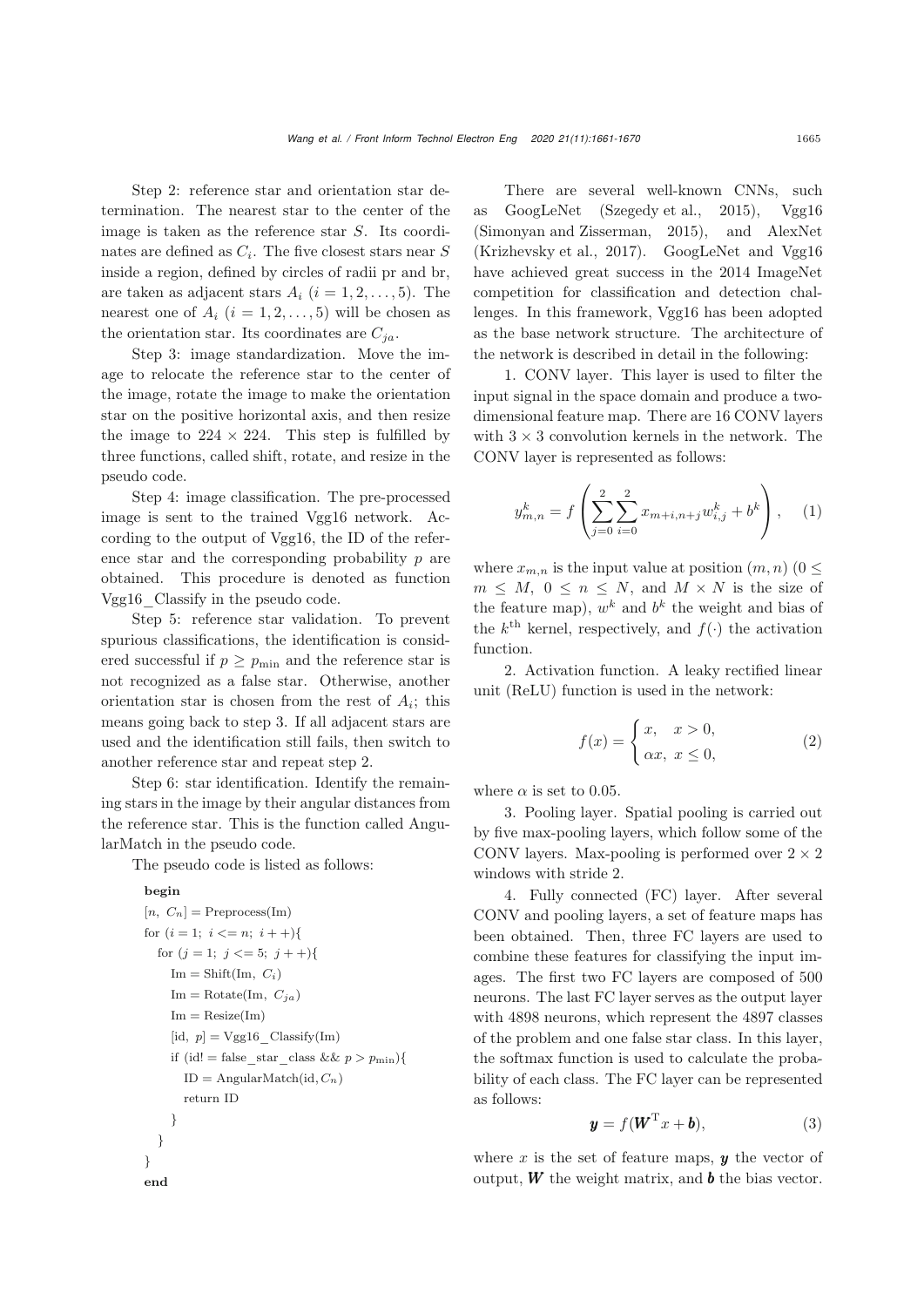The softmax function is defined as

$$
p_n = e^{z_n} / \sum_{k=1}^{N} e^{z_k}, \ n \in [1, N], \tag{4}
$$

where  $p_n$  is the probability of the  $n^{\text{th}}$  class and  $z_n$  the output score of the  $n^{\rm th}$  class from the FC layer. The original network is modified in three aspects: the size of the input layer is changed to  $224 \times 224 \times 1$ , the activation function is changed to leaky ReLU, and the number of neurons of the first two FC layers is changed to 500. The architecture of Vgg16 is demonstrated in Fig. [4.](#page-5-0)

# 3 Simulation results and analysis

Simulations are presented to show the performance of the proposed algorithm. Fig. [5a](#page-5-1) shows the



Fig. 4 Architecture of Vgg16

random star image to be identified. Star 127 934 and a false star are chosen as the reference star and orientation star, respectively. Then, the image is shifted and rotated (Fig. [5b](#page-5-1)), and the directions of rotation are denoted by arrow-headed curves. After the image classification step, the output ID of the reference star is No. 11 983 with an associated probability of 12%. Thus, another orientation star is chosen. In Fig. [5c](#page-5-1), Star 127 894 is chosen as the orientation star, and the original image is pre-processed again. Fig. [5c](#page-5-1) is classified, and the output ID of the reference star is No. 127 934 with an associated probability of 93%.

## 3.1 Network training

Network is trained with the Caffe framework [\(Jia et al., 2014](#page-8-8)). A stochastic gradient descent method with a batch size of 128 examples is employed. Momentum and weight\_decay, two important parameters of Caffe framework, are set to 0.9 and 0.0005, respectively. Plots of loss/accuracy vs. the number of iterations are shown in Fig. [6.](#page-5-2)

#### 3.2 Comparison and analysis

Several simulations are conducted to evaluate the performance of the new algorithm. Parameters

<span id="page-5-0"></span>

Fig. 5 Examples of the identification: (a) random star image; (b) image after the first classification; (c) image after the second classification

<span id="page-5-1"></span>

<span id="page-5-2"></span>Fig. 6 Loss (a) and accuracy (b) vs. the number of epochs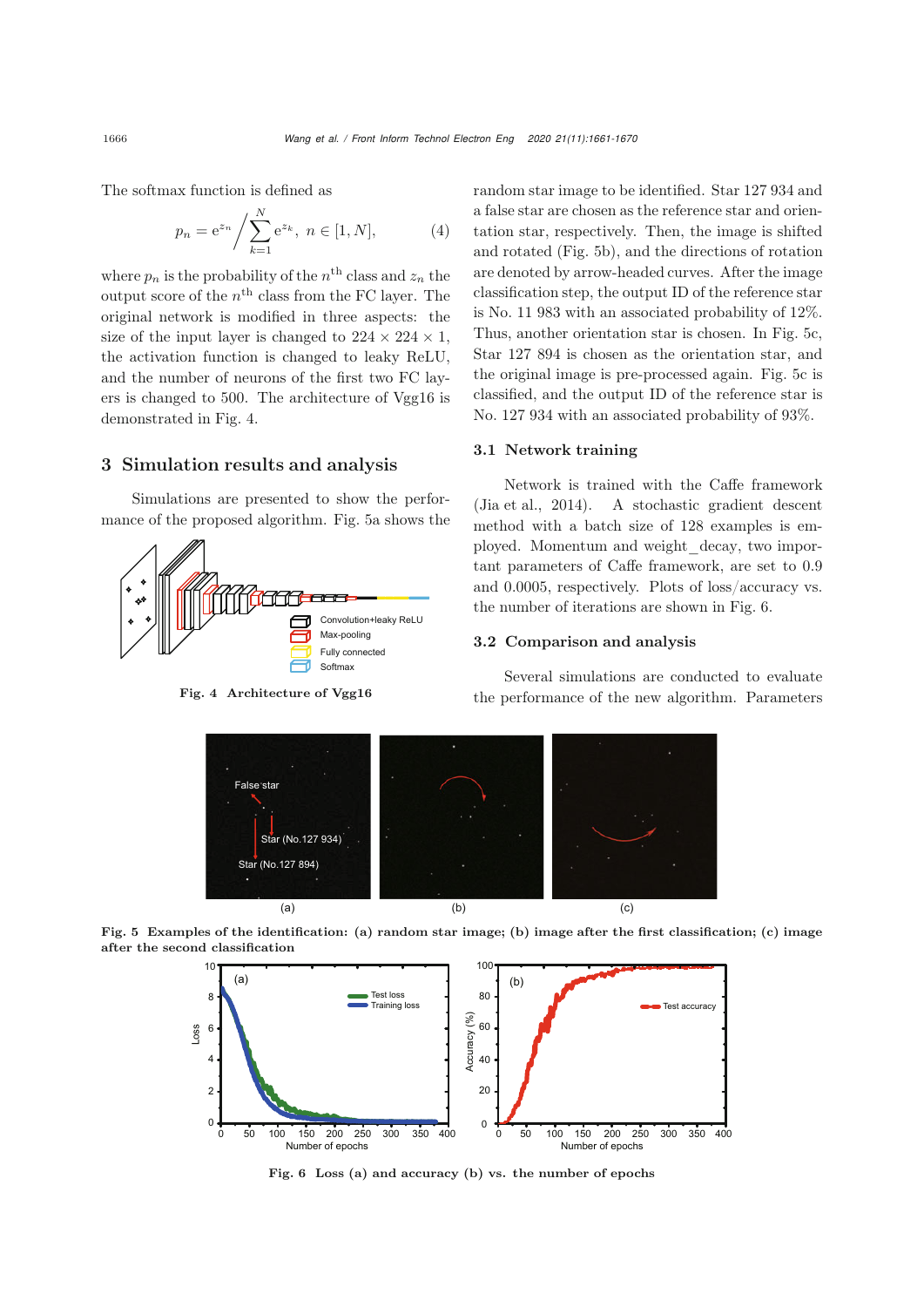of the star tracker for the simulations are shown in Table [1.](#page-6-0) The full well charge is denoted by a gray value of 1024 because the output is a 10-bit analogto-digital converter (ADC), and the exposure time  $t_{\text{int}}$  is set to 0.1 s. According to [Zhang GJ](#page-9-23) [\(2017](#page-9-23)) and [Hancock et al.](#page-8-9) [\(2020\)](#page-8-9), the variance of noise is calculated as

$$
\delta_{\text{sensor}} = (\delta_{\text{Dark\_noise}}^2 + \delta_{\text{Temporal\_noise}}^2 + \delta_{\text{FPN}}^2 + \delta_{\text{Dark\_signal}}^2)^{1/2},\tag{5}
$$

where  $\delta_{\text{Temporal\_noise}}$  is the temporal noise,  $\delta_{\text{Dark noise}}$  the dark noise,  $\delta_{\text{FPN}}$  the fixed-pattern noise, and  $\delta_{\text{Dark signal}}$  the dark signal, while the mean noise is determined by the actual astronomical background light. For photo electrons corresponding to a 10-Mv star, the value of background noise is 73e−, and the mean noise and variance of noise are calculated as 1.196 and 24.812, respectively.

<span id="page-6-0"></span>Table 1 Parameters for simulations

| Parameter                          | Value                                                                    |
|------------------------------------|--------------------------------------------------------------------------|
| Resolution of CMOS                 | $1024 \times 1024$                                                       |
| Size of one pixel                  | $6.7 \text{ }\mu\text{m} \times 6.7 \text{ }\mu\text{m}$                 |
| Focal length                       | $35 \text{ mm}$                                                          |
| Highest visual magnitude           | $6.0 \text{ M}v$                                                         |
| Full well charge                   | $62\,500e^-$                                                             |
| Temporal noise                     | $\delta$ Temporal noise = 2.5 LSB                                        |
| Dark noise                         | $\delta_{\text{Dark noise}} = 21e^{-}$                                   |
| Fixed-pattern noise                | $\delta_{\rm FPN} = 4.5$ LSB                                             |
| Dark signal                        | $\delta_{\text{Dark signal}} = 4.5 \text{ (LSB/s)} \cdot t_{\text{int}}$ |
| Exposure time $t_{\text{int}}$     | $0.1$ s                                                                  |
| Astronomical background            | 10 Mv                                                                    |
| noise                              |                                                                          |
| <b>TOD</b> 1 . <b>1</b> . 10 . 11. |                                                                          |

LSB: least significant bit

The performance of the proposed algorithm is compared with those of the grid, pyramid, and modified radial and cyclic algorithms. All these algorithms except the modified radial and cyclic algorithm are performed with 4000 images, which are generated by Matlab based on the SAO star catalog. According to [Kumar et al.](#page-9-24) [\(2010\)](#page-9-24), the pyramid algorithm is more suitable for identifying a measured star pattern with four or more stars. Thus, images containing at least four stars are tested. These algorithms are evaluated under three noise conditions, i.e., position deviation, false stars, and magnitude uncertainty.

#### 3.2.1 Robustness to star position noise

Each star has position noise, which is random Gaussian noise with a zero mean and a certain variance. The standard deviation is set from zero to one pixel with a increment of 0.2 pixels during the simulations. In accordance with the state of star extraction, the largest deviation of a star is set to one pixel in the simulations. In Fig. [7,](#page-6-1) with increasing position deviation, the identification accuracy of the pyramid algorithm drops from 97% to 92.5%. The pyramid algorithm uses the angular distance as a key feature, so the position noise will possibly cause a matching failure during identification. The other three algorithms are insensitive to position noise. They maintain a level of identification accuracy over 97%.

#### 3.2.2 Robustness to false stars

According to [Schiattarella et al.](#page-9-4) [\(2017\)](#page-9-4), various phenomena may lead to false stars, such as single event upset, sensor aging, and thermal drift. Fig. [8](#page-7-0) shows the false stars' influence on the identification accuracy for different algorithms. The number of false stars increases from zero to five, and the position and magnitude of the false stars are randomly added in the simulations. It can be seen that the DCNN algorithm is robust and maintains its accuracy over 97%. While the accuracy of the modified radial and cyclic algorithm decreases slightly from 98.8% to 95.3% when the number of false stars increases from zero to four, the grid algorithm's identification accuracy drops from 99.3% to 76.5%. As mentioned in Section 1, the key to generating a grid pattern is to find the correct closest neighbor star. Thus, false stars may be selected as the closest neighbor stars, which causes a failure.



<span id="page-6-1"></span>Fig. 7 Identification accuracy vs. position deviation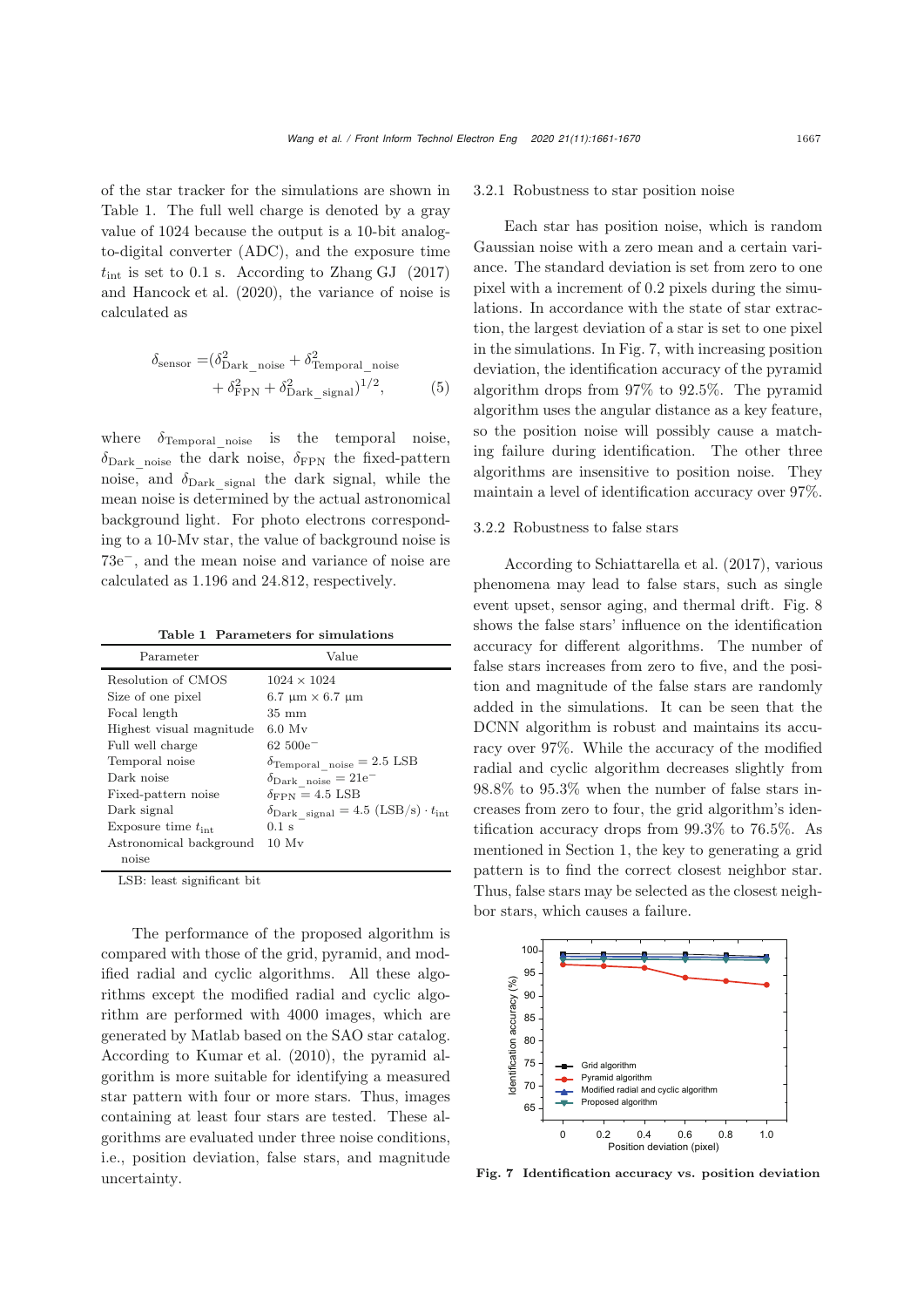

<span id="page-7-0"></span>Fig. 8 Identification accuracy vs. the number of false stars

#### 3.2.3 Robustness to magnitude noise

For each star, the magnitude noise is set from 0.05 to 0.30 pixels with an increment of 0.05 pixels during simulations. The maximum magnitude deviation is assigned 0.3 Mv for each star. Performances of these algorithms are shown in Fig. [9.](#page-7-1) The identification accuracies of the proposed algorithm and the modified radial and cyclic algorithm both remain over 97% when the magnitude noise increases, while the identification accuracy of the grid algorithm drops from 99.3% to 83.5%. The identificiation accuracy of the pyramid algorithm decreases slightly from 97% to 92%.



<span id="page-7-1"></span>Fig. 9 Identification accuracy vs. magnitude noise

## 3.2.4 Robustness to angular velocity

Under dynamic conditions, the star-spots on the image sensor move across multiple pixels during the exposure time and form streaks. The coordinates  $(x(t), y(t))$  of the star-spot center at time t can be

approximately calculated as

$$
\left\{ \begin{aligned} x(t) &\approx x_0 + \frac{f\omega t \cos \theta}{\mu}, \\ y(t) &\approx y_0 + \frac{f\omega t \sin \theta}{\mu}, \end{aligned} \right.
$$

where  $(x_0, y_0)$  are the star-spot center coordinates at  $t = 0$ , f the focal length,  $\omega$  the angular velocity,  $\theta$  the angle between the streak and the x axis, and  $\mu$  the pixel size. During the simulations,  $\omega$  is set from  $1°/s$ to  $3^{\circ}/s$  and  $\theta$  is set randomly from  $-\pi$  to  $\pi$ . Table [2](#page-7-2) shows the performance of the proposed algorithm. As can be seen, the identification accuracy decreases from 96.95% to 96.23%.

Table 2 Identification accuracy under different angular velocities

<span id="page-7-2"></span>

| Angular velocity $(^{\circ}/s)$ | Identification accuracy $(\%)$ |
|---------------------------------|--------------------------------|
|                                 | 96.95                          |
|                                 | 96.65                          |
|                                 | 96.23                          |

# 3.2.5 Analysis of star identification errors

There are 114 identification errors in the 4000 identifications during simulations. Among them, the reference star is identified to a star nearby in 96 images. Star 28 737, the reference star in Fig. [10a](#page-8-10), is identified as star 28 738 because they are too close to identify. Fig. [10b](#page-8-10) is one training image of star 28 738. The remaining 18 images are caused by false stars and the magnitude error. For example, star 81 727 is identified as star 14 908. Star 81 727 is chosen as the reference star in Fig. [10c](#page-8-10), while star 14 908 is the true reference star in Fig. [10d](#page-8-10). These two images are similar after false star inclusion. The false stars are circled in Fig. [10c](#page-8-10). This error is inevitable because false stars are added randomly. The algorithm would return failure only if all the stars have been selected as reference stars and none of them are identified successfully. In our 4000 simulations, no failure case occurs. There may be two reasons for this: First, the number of guide stars is sufficient for identification because every disposed image contains at least three guide stars, which is the requirement for attitude determination; Secondly, the parameter  $p_{\min}$  is set as 50%. This threshold is relatively low, so it is easy for the selected reference star to find a corresponding star in the catalog.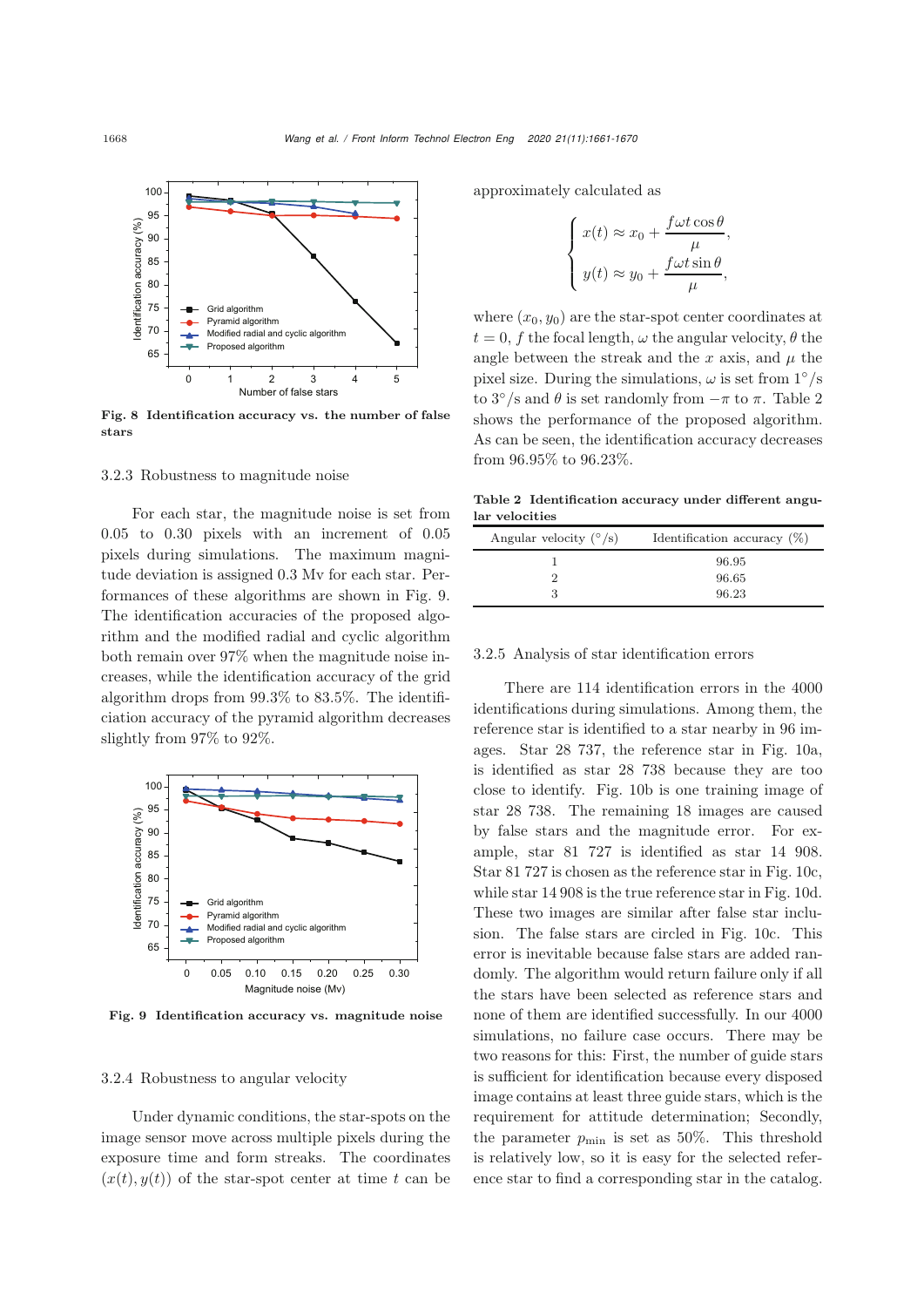

(a) (b) (c) (d)

<span id="page-8-10"></span>Fig. 10 Examples of identification errors: (a) testing image; (b) training image of star 28 738; (c) testing image with labeled false stars; (d) training image of star 14 908

## 3.2.6 Time and memory performance

The network is trained and tested on NVIDIA TITAN X. The average identification time is 4 ms. According to [Qiu et al.](#page-9-25) [\(2016](#page-9-25)), the implementation of Vgg16-SVD on Xilinx Zynq achieves a frame rate of 4.45 frames/s. The pyramid and grid algorithms are implemented on TMS320C6747 DSP. The average identification time of the grid algorithm is 268 ms, and the identification time of the pyramid algorithm increases from 349 to 1592 ms as the false star count increases from zero to five. The number of parameters of the network is about 14.7 million and the memory requirement is 14 MB when eight quantization values are used.

# 4 Conclusions

A convolution neural network (CNN) model based on Vgg16 has been applied to classify star images, and a training dataset has been constructed accordingly. A star identification algorithm based on a deep convolution neural network for the lost-inspace mode achieved good performance for realistic star tracker scenarios. Simulation results demonstrated that this algorithm is highly robust to various kinds of noise, including position noise and magnitude noise, false stars, and angular velocity of the trackers. This work showed that CNN is highly effective for star identification. Future work will focus on reducing memory consumption and validating the proposed algorithm in a real star tracker.

# Contributors

Hao WANG designed the research and drafted the manuscript. Zhi-yuan WANG and Ben-dong WANG trained the network and processed the data. Zhuo-qun YU helped acquire the data. Zhong-he JIN and John L. CRASSIDIS offered advice. Hao WANG and Zhi-yuan WANG revised and finalized the paper.

# Compliance with ethics guidelines

Hao WANG, Zhi-yuan WANG, Ben-dong WANG, Zhuoqun YU, Zhong-he JIN, and John L. CRASSIDIS declare that they have no conflict of interest.

# References

- <span id="page-8-2"></span>Aghaei M, Moghaddam HA, 2016. Grid star identification improvement using optimization approaches. *IEEE Trans Aerosp Electron Syst*, 52(5):2080-2090. https://doi.org/10.1109/TAES.2016.150053
- <span id="page-8-0"></span>Cole CL, Crassidis JL, 2006. Fast star-pattern recognition using planar triangles. *J Guid Contr Dynam*, 29(1):64- 71. https://doi.org/10.2514/1.13314
- <span id="page-8-7"></span>Cheng J, Wang PS, Li G, 2018. Recent advances in efficient computation of deep convolutional neural networks. *Front Inform Technol Electron Eng*, 19(1):64-77. https://doi.org/10.1631/FITEE.1700789
- <span id="page-8-9"></span>Hancock BR, Stirbl RC, Cunningham TJ, et al., 2020. CMOS active pixel sensor specific performance effects on star tracker/imager position accuracy. Symp on Integrated Optics, p.43-53. https://doi.org/10.1117/12.426872
- <span id="page-8-1"></span>Hernández EA, Alonso MA, Chávez E, et al. 2017. Robust polygon recognition method with similarity invariants applied to star identification. *Adv Space Res*, 59(4): 1095-1111. https://doi.org/10.1016/j.asr.2016.11.016
- <span id="page-8-5"></span>Hong J, Dickerson JA, 2000. Neural-network-based autonomous star identification algorithm. *J Guid Contr Dynam*, 23(4):728-735. https://doi.org/10.2514/2.4589
- <span id="page-8-8"></span>Jia YQ, Shelhamer E, Donahue J, et al., 2014. Caffe: convolutional architecture for fast feature embedding. Proc 22nd ACM Int Conf on Multimedia, p.675-678. https://doi.org/10.1145/2647868.2654889
- <span id="page-8-6"></span>Jing Y, Liang W, 2012. An improved star identification method based on neural network. Proc IEEE  $10^{th}$  Int Conf on Industrial Informatics, p.118-123. https://doi.org/10.1109/INDIN.2012.6301126
- <span id="page-8-3"></span>Juang JN, Kim HY, Junkins JL, 2003. An efficient and robust singular value method for star pattern recognition and attitude determination. NASA/TM-2003-212142, NASA Langley Research Center, Hampton, USA.
- <span id="page-8-4"></span>Kim K, Bang H, 2020. Algorithm with patterned singular value approach for highly reliable autonomous star identification. *Sensors*, 20(2):374. https://doi.org/10.3390/s20020374